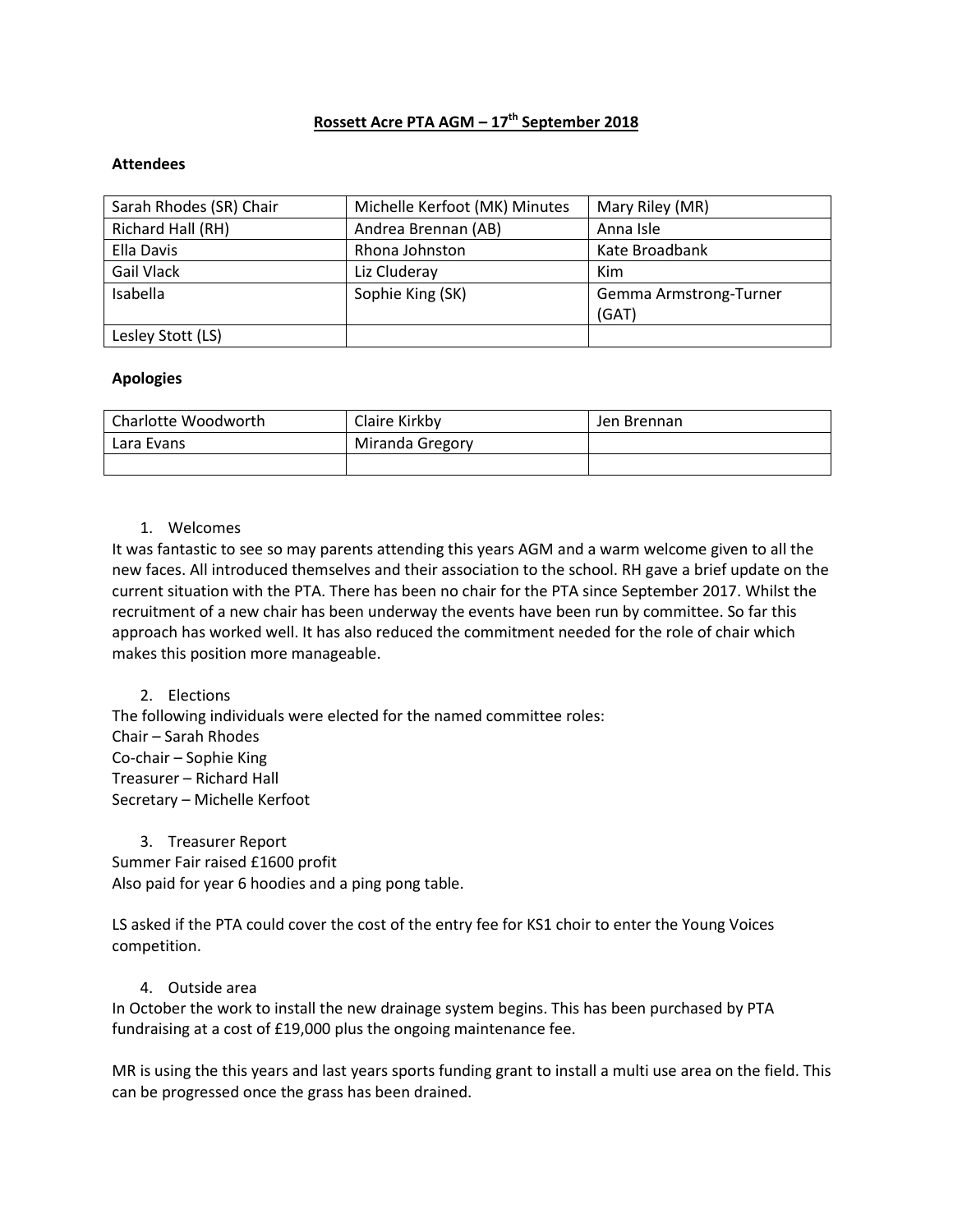As cost of the drainage has not been as high as anticipated all felt that the remaining funds raised for the outside area could be spent on enhancing the multi use area. MR will give some thought to how the PTA can help.

**AP** SR to find out the cost for the annual maintenance to enable funds to be allocated

## 5. GDPR

RH has looked into GDPR and it does apply to the PTA as it is a charity however as we do not hold any data we are covered. All our communications are sent out via Parent Pay The Facebook pages are compliant as individuals can choose to join or leave.

Any information that RH holds as treasurer is all held securely.

**AP** RH to write a statement on the PTA page to detail compliance.

6. Child Protection

As a PTA we need a policy to cover how we safe guard children. We are covered in all activities through parent or teacher supervision. The exception to this is the pantomime.

**AP** SR to write a policy for Child Protection **AP** All committee members to arranged to be DBS checked.

| Event                       | <b>Date</b>                             | <b>Committee</b>                                       | <b>Additional Information</b>                                   |
|-----------------------------|-----------------------------------------|--------------------------------------------------------|-----------------------------------------------------------------|
| <b>Christmas Cards</b>      |                                         | Sarah Rhodes                                           | Templates have been<br>completed by the<br>children             |
| Cake Bake                   | Friday 26 <sup>th</sup> October<br>2018 | Sally Hughes                                           |                                                                 |
| Jumble Sale                 | Saturday 10 <sup>th</sup><br>November   | Gail Vlack                                             | Any left over uniform<br>will be donated to<br>Bags2School      |
| <b>Steph Simmons Photos</b> | ç                                       | ς                                                      |                                                                 |
| <b>Story Evening</b>        | TBC - November?                         | <b>Lesley Stott</b>                                    |                                                                 |
| Christmas Fair              | Saturday 1 <sup>st</sup> December       | Lara Evans, Miranda<br>Gregory, Sophie King            |                                                                 |
| <b>Quiz Night</b>           | TBC - February?                         | Anna Isle, Kate<br>Broadbank, Andrea<br><b>Brennan</b> | Decision to be made on<br>venue before date can<br>be confirmed |
| Pantomime                   | $22^{nd}$ & $23^{rd}$ March             | Sarah Rhodes                                           | Will be held at<br>Harrogate Grammar<br>school. Access needed   |

## 7. Events calendar